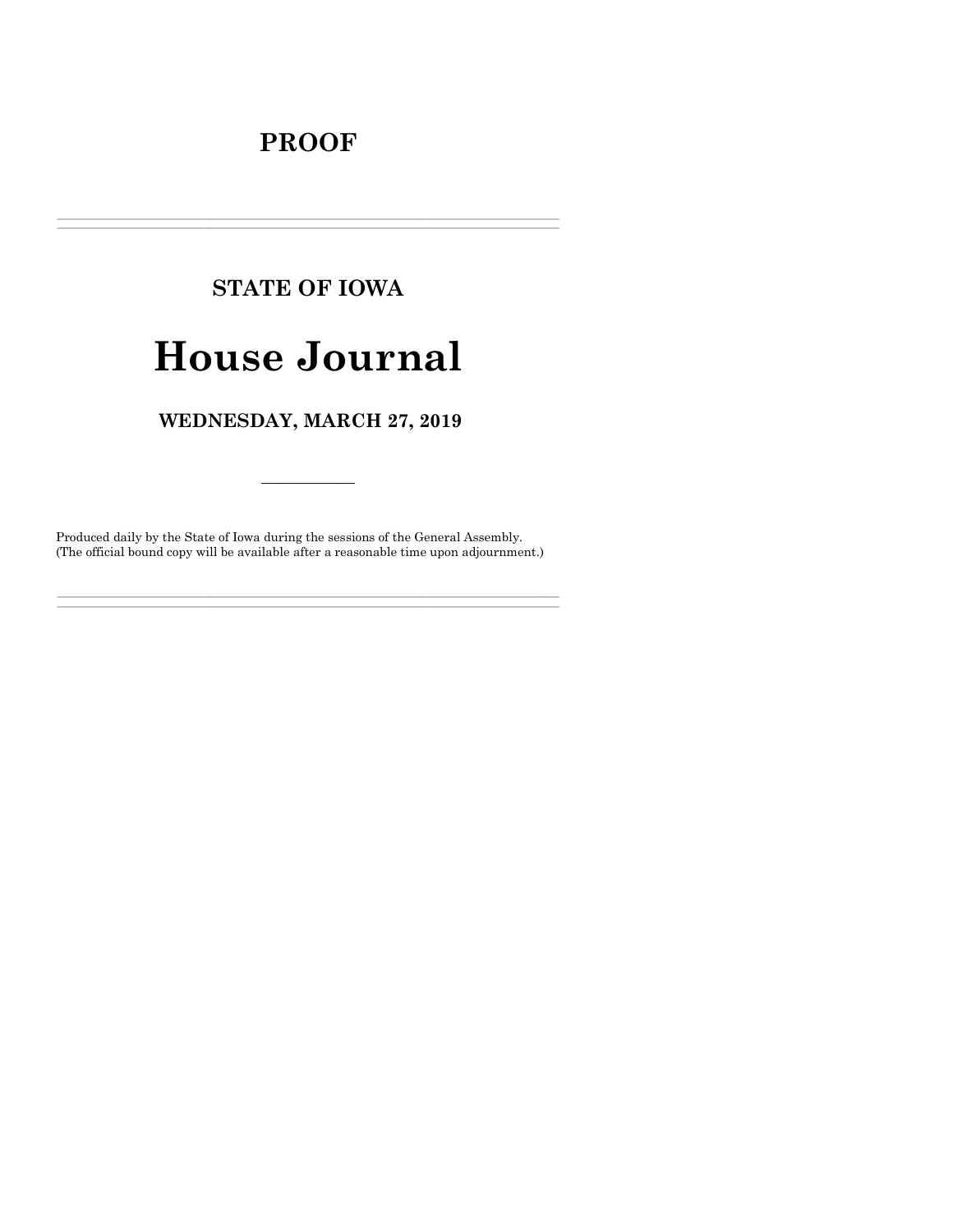# **JOURNAL OF THE HOUSE**

Seventy-third Calendar Day - Forty-sixth Session Day

Hall of the House of Representatives Des Moines, Iowa, Wednesday, March 27, 2019

The House met pursuant to adjournment at 8:33 a.m., Speaker Upmeyer in the chair.

Prayer was offered by Pastor Josh Miller, Carlton Brethren Church, Garwin. He was the guest of Fisher of Tama.

# PLEDGE OF ALLEGIANCE

The Pledge of Allegiance was led by Josiah Meier, Page from Osage.

The Journal of Tuesday, March 26, 2019, was approved.

#### MESSAGE FROM THE SENATE

The following message was received from the Senate:

Madam Speaker: I am directed to inform your honorable body that the Senate has on March 26, 2019, passed the following bill in which the concurrence of the House is asked:

[Senate File 523,](https://www.legis.iowa.gov/legislation/BillBook?ga=88&ba=SF523) a bill for an act relating to the nonconsensual cause of death of and serious injury to an unborn person, and providing penalties.

W. CHARLES SMITHSON, Secretary

# INTRODUCTION OF BILL

**[House File 751,](https://www.legis.iowa.gov/legislation/BillBook?ga=88&ba=HF751)** by Gerhold, Jeneary, Thompson, Gustafson, Shipley, and Moore, a bill for an act reducing inheritance tax rates, and including effective date and applicability provisions.

Read first time and referred to committee on **Ways and Means.**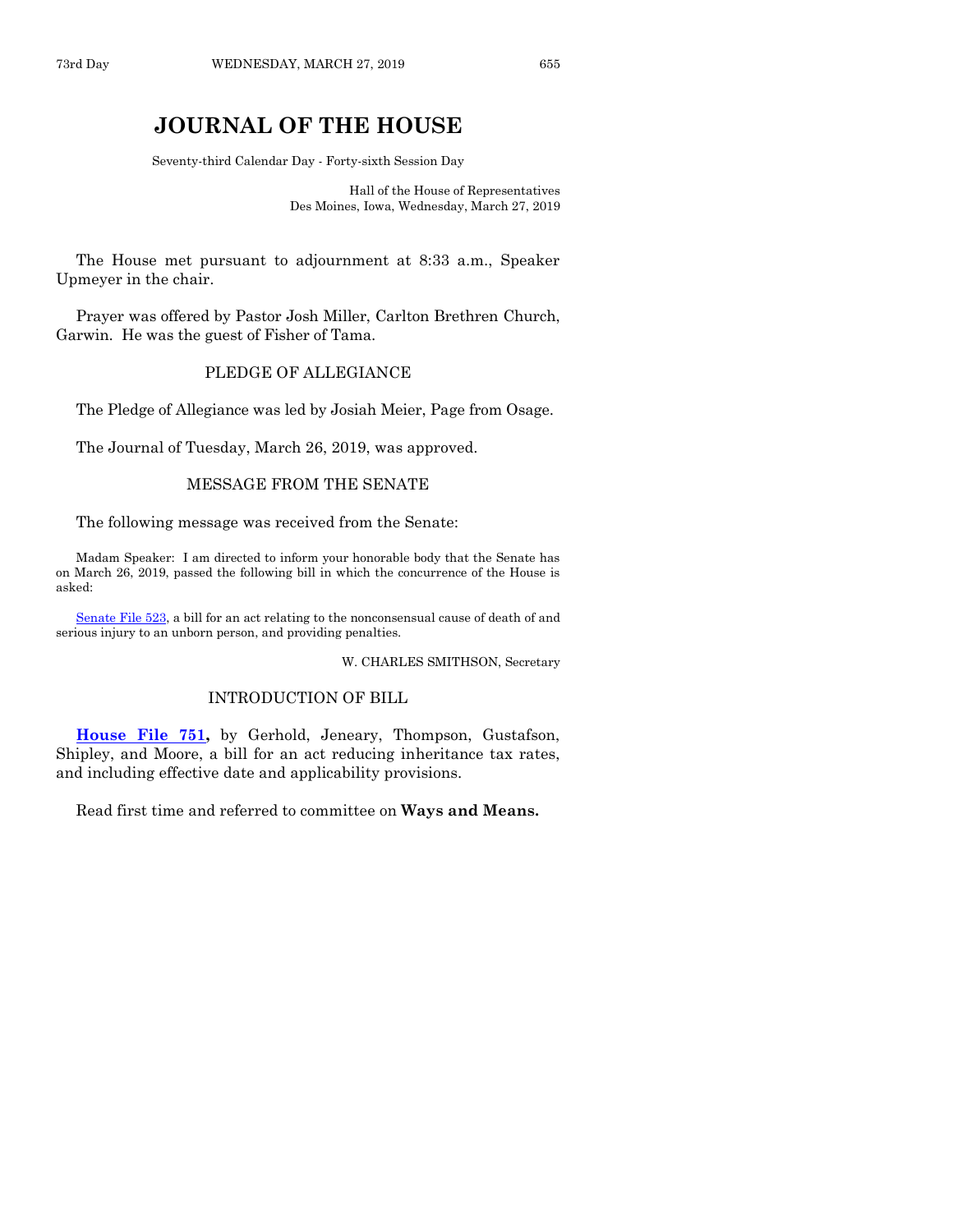# SENATE MESSAGE CONSIDERED

**[Senate File 502](https://www.legis.iowa.gov/legislation/BillBook?ga=88&ba=SF502)**, by committee on Local Government, a bill for an act relating to disclosures of certain information, including reprisals with respect to employees of a political subdivision of the state and providing information to employees concerning the office of ombudsman.

Read first time and referred to committee on **State Government.**

# SPECIAL PRESENTATION

M. Smith of Marshall introduced to the House, former legislator William Hill.

The House rose and expressed its welcome.

# COMMITTEE TO NOTIFY THE SENATE

Bacon of Story moved that a committee of three be appointed to notify the Senate that the House was ready to receive it in Joint Convention.

The motion prevailed and the Speaker appointed as such committee the following: Bacon of Story, Chair; Gerhold of Benton and Mascher of Johnson.

On motion by Hagenow of Dallas, the House was recessed at 8:44 a.m., until 2:00 p.m.

# AFTERNOON SESSION

The House reconvened at 2:02 p.m., Speaker Upmeyer in the chair.

Bacon of Story, chair of the committee appointed to notify the Senate that the House was ready to receive it in Joint Convention, reported the committee had performed its duty. The report was received and the committee discharged.

The Sergeant-at-Arms announced the arrival of the President of the Senate, the Secretary of the Senate and the honorable body of the Senate.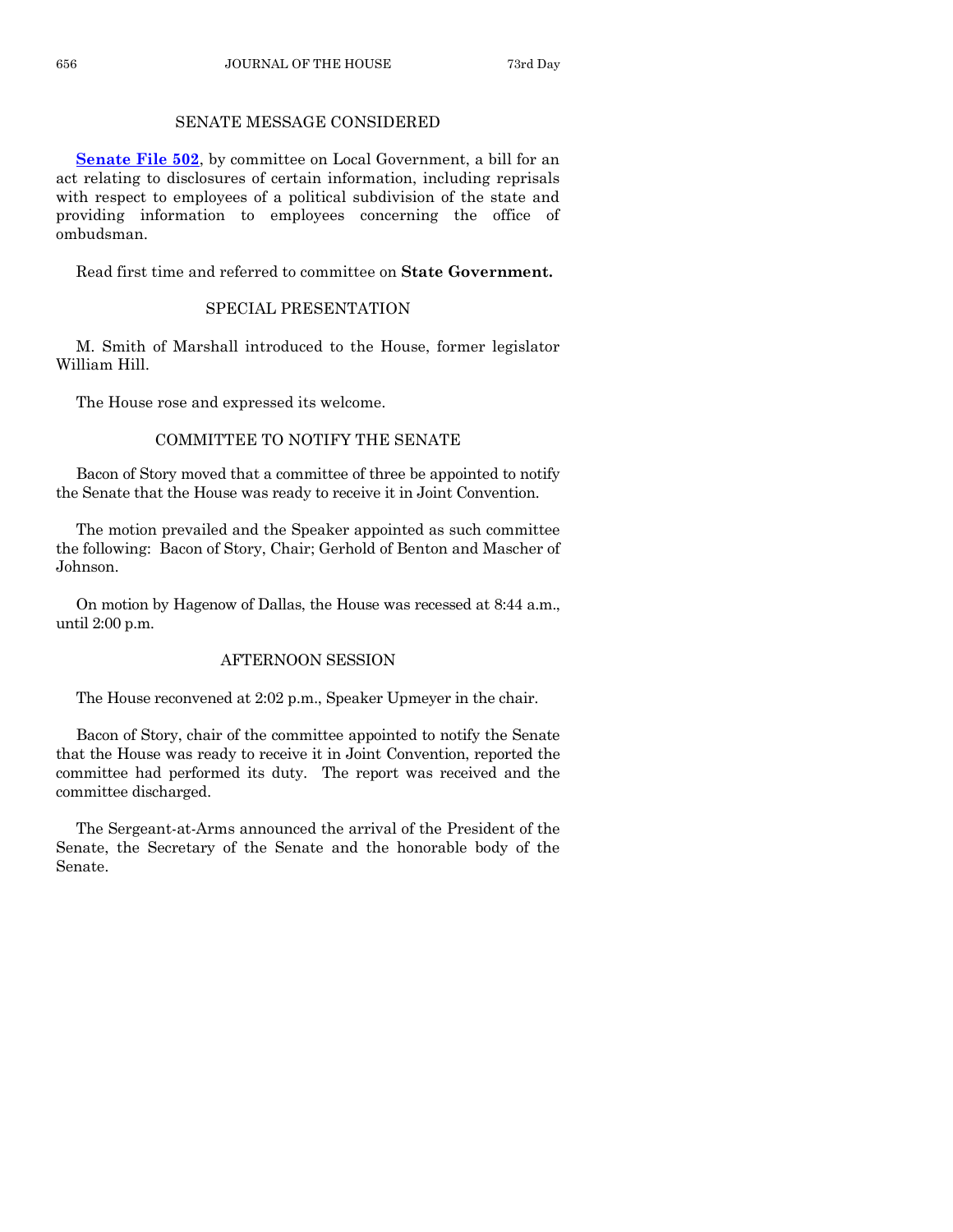The President was escorted to the Speaker's station and the members of the Senate were seated in the House chamber.

# JOINT CONVENTION PIONEER LAWMAKERS SIXTY-FIFTH BIENNIAL SESSION

In accordance with [House Concurrent Resolution 12](https://www.legis.iowa.gov/legislation/BillBook?ga=88&ba=HCR12) duly adopted, the Joint Convention was called to order at 2:05 p.m., President Schneider presiding.

Senator Whitver of Polk moved that the roll call be dispensed with and that the President of the Joint Convention be authorized to declare a quorum present.

The motion prevailed.

President Schneider announced a quorum present and the Joint Convention duly organized.

President Schneider presented Senator Behn of Boone who welcomed the Pioneer Lawmakers on behalf of the Senate.

President Schneider presented Speaker Linda Upmeyer who welcomed the Pioneer Lawmakers on behalf of the House.

President Schneider presented Senator Dotzler of Black Hawk who responded to the welcome and announced the 1999 class of legislators who were eligible to become members of the Pioneer Lawmakers.

# PIONEER LAWMAKERS CLASS OF 1999

#### **SENATE**

| Joe Bolkcom  | John Judge   |
|--------------|--------------|
| David Miller | Mike Sexton  |
| Mark Shearer | Betty Soukup |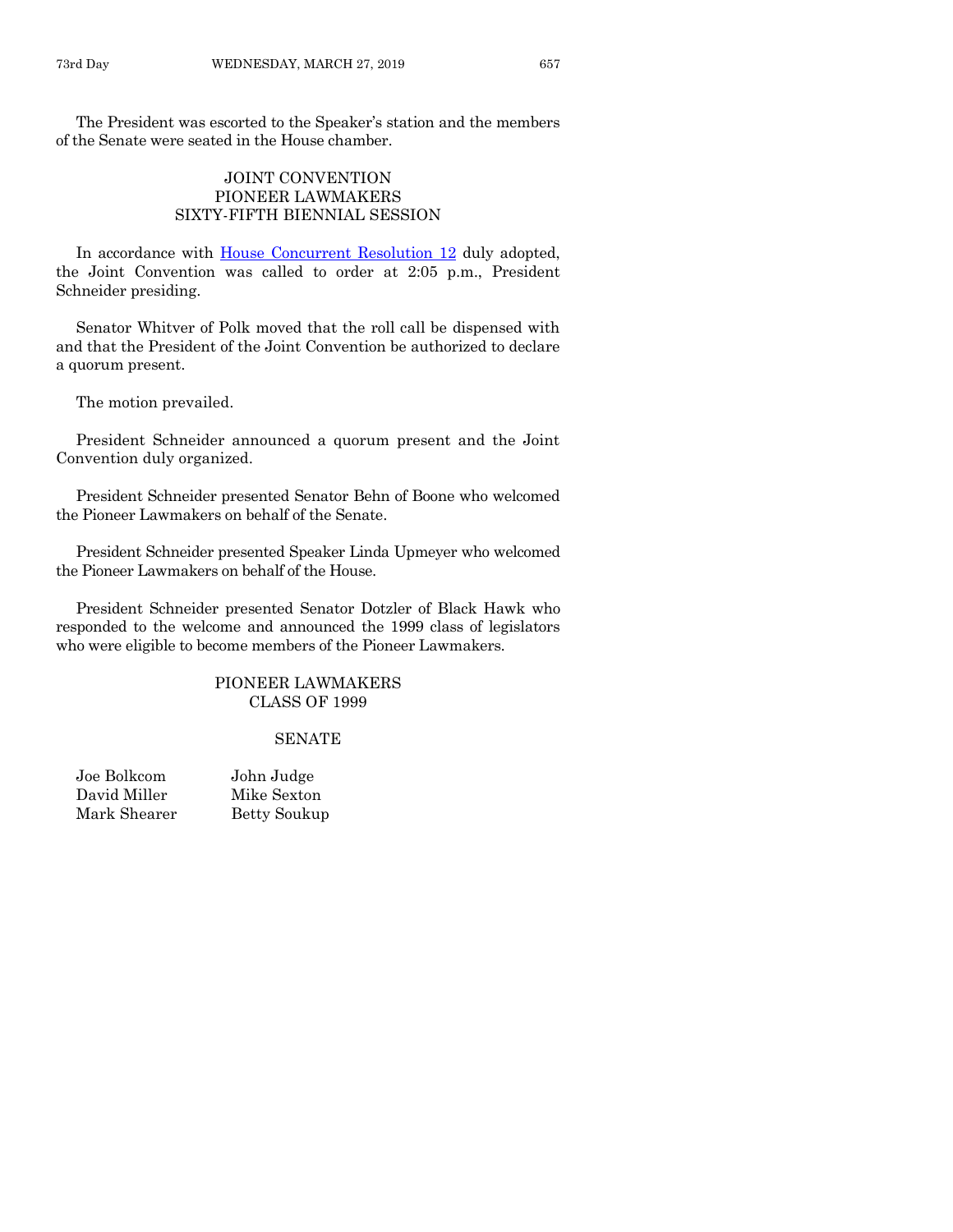# HOUSE OF REPRESENTATIVES

| Clel Baudler           | Carmine Boal           |
|------------------------|------------------------|
| Clarence Hoffman       | Lance Horbach          |
| Michael Jager          | David Johnson          |
| <b>Steve Kettering</b> | Mark Kuhn              |
| Dennis Parmenter       | Scott Raecker          |
| Greg Stevens           | James Van Engelenhoven |

Honorary members of the 2019 class were the following:

# HONORARY PIONEER LAWMAKERS

| Joni Arnett     | Susan Cameron Daeman |
|-----------------|----------------------|
| John Pederson   | Bill Petroski        |
| Gary Steinke    | Kristi Wentz         |
| Mark Willemssen |                      |

Senator Dotzler introduced Bill Petroski, who addressed the Joint Convention as follows:

# PIONEER LAWMAKERS ADDRESS

Good afternoon Speaker Upmeyer, President Schneider, distinguished members of the Iowa House and Senate, and special guests:

One of my favorite political quotes came from the late U.S. Sen. and Vice President Hubert H. Humphrey. He remarked, "It is always a risk to speak to the press: they are likely to report what you say."

Thank you to so many of you who have been so helpful to the men and women on the Iowa House and Senate press benches, as well as your local news organizations, in their effort to share news with the citizens of Iowa. I have already told many of you how grateful I have been for your cooperation for so many years.

I truly believe I have had one of the best jobs in American journalism the past 37 years as a state government reporter for the Des Moines Register.

I have been to all 99 Iowa counties over and over in one of the most beautiful states in the nation to write about some of the most interesting people and issues you could imagine. As a journalist, I have been able to walk down Main Street of any community in Iowa, or into any cafe or tavern, tell them I work for the Register, and almost everybody has been nice and pleasant to talk with. I have almost always had the same experience at the Iowa Capitol.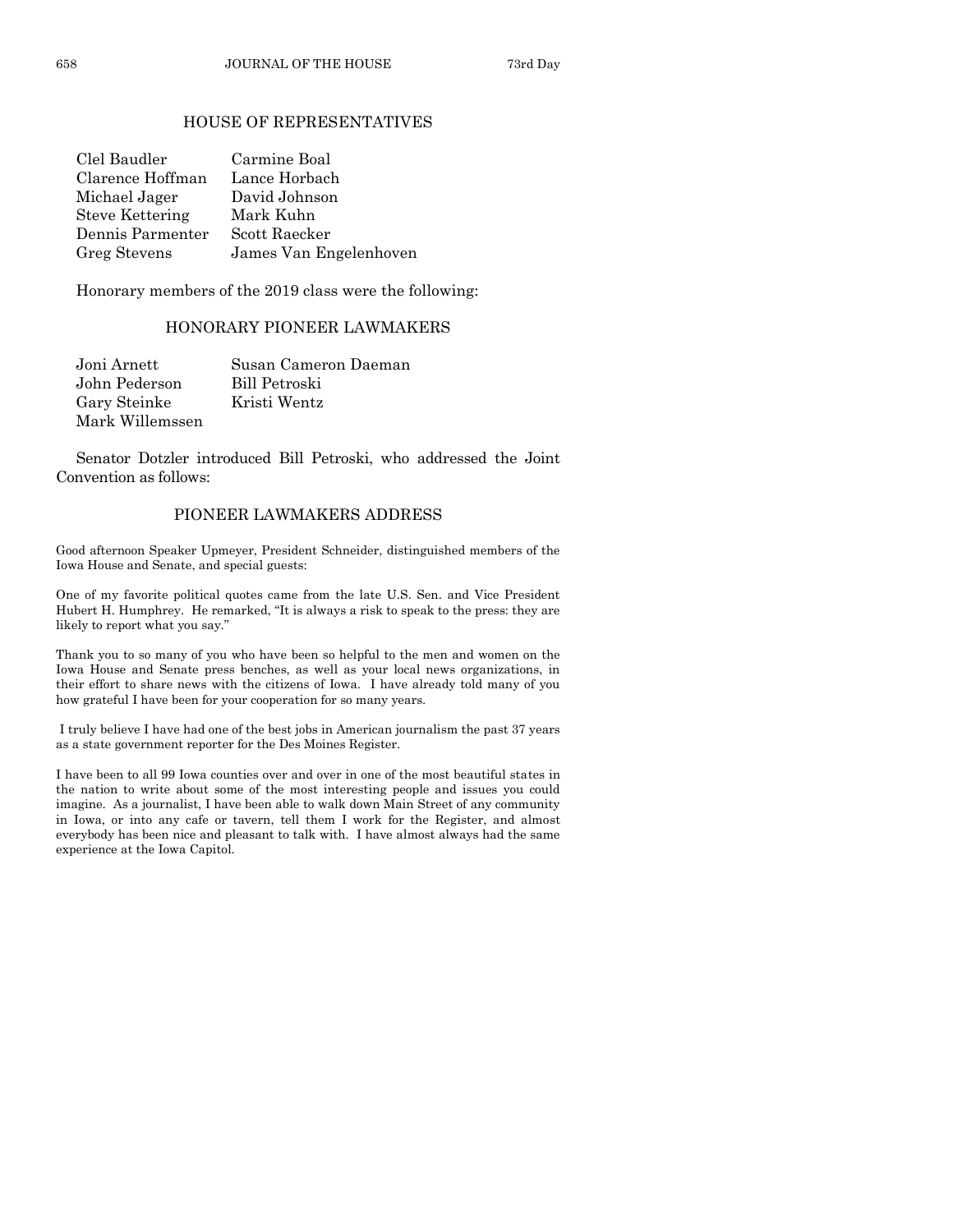But being an older, balding reporter who always wears a coat and tie as I have traveled the state to write about politics has sometimes created unanticipated situations. Near the end of the 2016 presidential campaign, I covered vice presidential candidate Mike Pence as he spoke to a Republican rally at Iowa Central Community College in Fort Dodge. Lots of prominent Iowa Republicans were there, as you might expect. I particularly remember talking with Sen. Tim Kraayenbrink, who told me he was very optimistic about GOP chances in state legislative races, and he turned out to be right.

After Pence finished speaking, I wrapped up some work on my laptop and headed back to my car in the parking lot. A very nice man who I had never met stopped me and thanked me for coming, which isn't unusual for a Register reporter. We talked seriously for a few minutes and he asked me some questions about Washington politics. As we departed, the man expressed good wishes to me and remarked, "Thank you very much. It was a great honor and a pleasure to meet you, Congressman King. You are Congressman King, aren't you?"

This wasn't the first time somebody in the 4th Congressional District has mistaken me for Steve King, which has amused my journalistic colleagues. But I quickly explained that no, I was a reporter from the Des Moines Register. Now I want you to know that Steve King called me to wish me well when I retired, so I am pretty sure he wouldn't be offended by the mix-up.

I have had some experiences covering state government in Iowa that most Iowans will never have. This includes having had lunch in the inmate dining halls of all nine of Iowa's state prisons and talking with many inmates in their cells and work areas. At the maximum-security Fort Madison penitentiary, which I have visited many times to talk with inmates and staff, the warden's executive officer Ron Welder used to joke that if the prison staff didn't like the story I wrote that day that they wouldn't let me leave the next time I came there.

On a couple of other occasions, I have sat in the front seat of an Iowa State Patrol car with the gas pedal floored on Interstate Highway 35 with a state trooper who was issuing tickets to speed violators. It was probably the only times I have ever been traveling in a car at around 100 mph while we were doing it legally.

On July 19, 1989, I was in Sioux City to cover the worst airplane disaster in Iowa history – the emergency crash landing of United Airlines Flight 232, which killed 112 people, but saw 184 people miraculously survive. The Sioux City airfield that day was filled with dozens of ambulances and volunteer fire trucks from many communities from long distances away, and metal pieces of the DC-10 aircraft were scattered everywhere. It was an incredibly tragic and stunning scene of life and death that I and many others will never forget. But the response by the hundreds of volunteers and professionals who rushed to crash site and Sioux City's hospitals was inspiring as well and they were called heroes for their efforts.

I have spent time on U.S. Army bases in five states outside of Iowa to report on Iowa National Guard troops who were away from home while serving our country. I have also written many, many stories about the deaths of Iowa military service members and I have attended some of their funerals. There's a memorial in the Iowa Capitol Rotunda downstairs with the pictures of fallen Iowa soldiers, sailors, airmen and Marines who have died in Iraq, Afghanistan and other combat zones. I urge you to visit that memorial and study their names and faces. I say a silent prayer every time I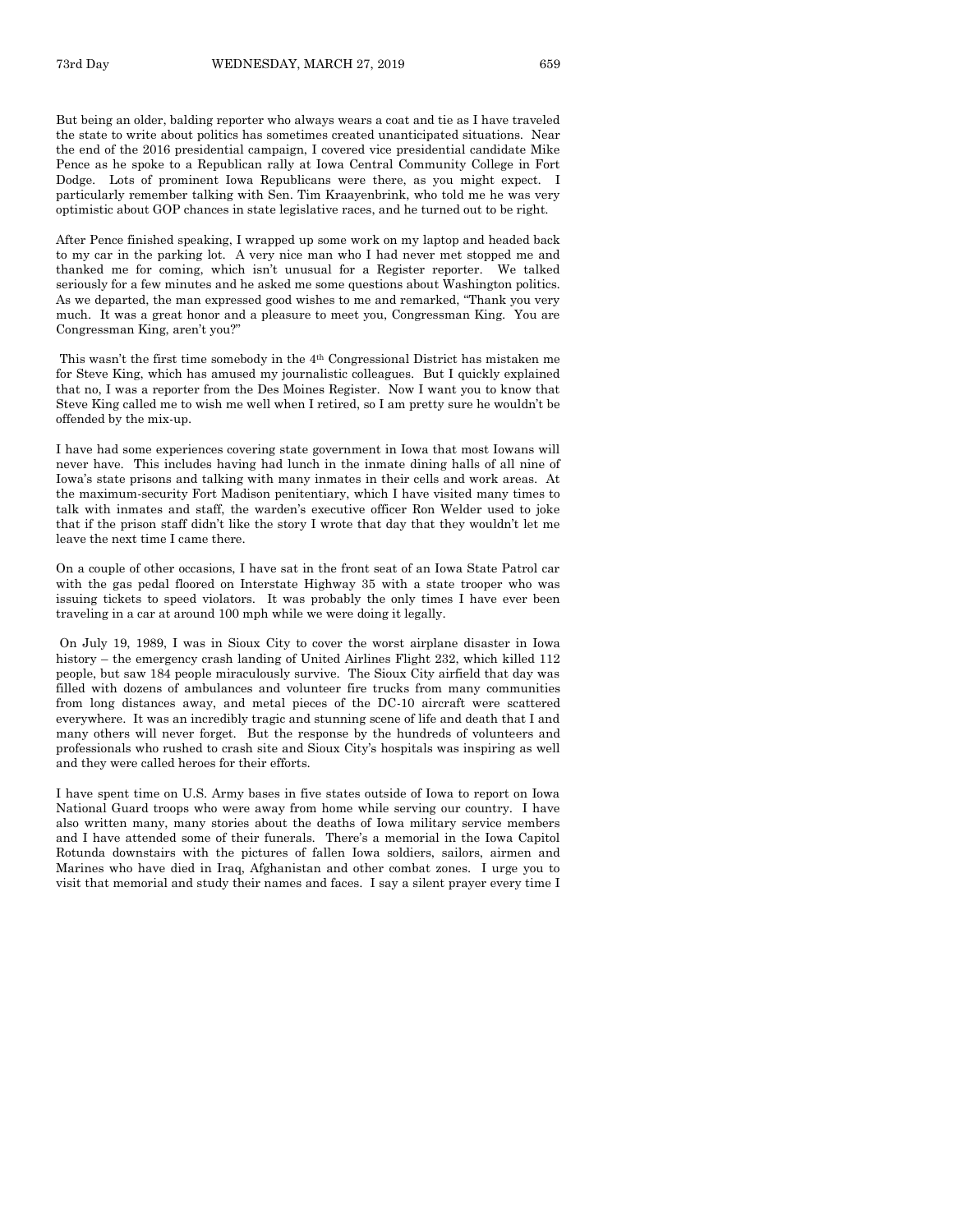see those pictures because I have interviewed the family members or friends of so many people who are included on that memorial. I know what good people those Iowa service members were and how much they are missed.

I was asked to reminisce today, but I wasn't told any topics were off limits. So I want to talk for a minute about the #metoo movement, the personal conduct of public officials, and being a journalist covering state government.

Everybody in this state knows there's been a lot of controversy regarding some incidents involving some Iowa legislators and other government officials over the past few years. But the truth is, this has been a bipartisan problem as long as I have been here, and well before then. And I can assure you it was a serious matter when I spent four sessions at the Minnesota Capitol in St. Paul covering the Minnesota Legislature before I came to Iowa in 1981. I particularly I recall a prominent older male legislator from a small town in southern Minnesota being the focus of controversy after being accused in a Minneapolis Star newspaper story of making suggestive remarks to a young female lobbyist while they were having a dinner to discuss legislative policies. There was also lots of the same innuendo and gossip that we hear in Iowa that was heard at the Minnesota Capitol. And some of it was definitely true there, just as it has been here.

If there is one lesson I have learned about covering state government in Iowa it's that when someone gets involved in an affair or other questionable conduct as a politician or as a state administrator, somebody who knows about it will often respond by calling me, sending me a letter, or emailing the Des Moines Register or contacting one of my colleagues at another news organization. And while we couldn't always corroborate what happened, I have had many serious discussions with editors over the years about these types of situations, and we have written about some of them.

There's one incident from the 1990s that I won't forget. That's because I was standing outside this chamber in the Iowa Capitol Rotunda one day trying to find a male state legislator after he was named in a paternity lawsuit. He had abruptly disappeared on a busy day at the Legislature and I subsequently found out that an Iowa Department of Human Services employee had tipped him off that I was trying to interview him. The legislator had fled the chamber and ran out of the Iowa Capitol building and drove home for the weekend in an effort to avoid me. However, that lawsuit story still did get printed in the Des Moines Register.

And everyone from my generation who was covering state government will never forget an infamous bachelor party held at the Back Forty Lounge in Mingo in 1986. The party was attended by about 25 legislators, plus lobbyists and legislative staffers and at least a couple of journalists, but not me. It became newsworthy after we heard reports about a loud, cheering crowd, women dancing without their clothes on, and a shocking allegation of sexual misconduct. Five people were subsequently indicted for misdemeanor offenses, including two legislators as well as a lobbyist who lived across the street from me in Des Moines, although a judge later dismissed some of the charges against some of the accused.

One legislator eventually apologized for "inexcusable behavior" which I won't elaborate on, but you can do a Google search and find out more details. We wrote many stories about the Mingo party, but as you might imagine, a lot of people who were in attendance claimed they were in the kitchen or the restroom and they didn't hear or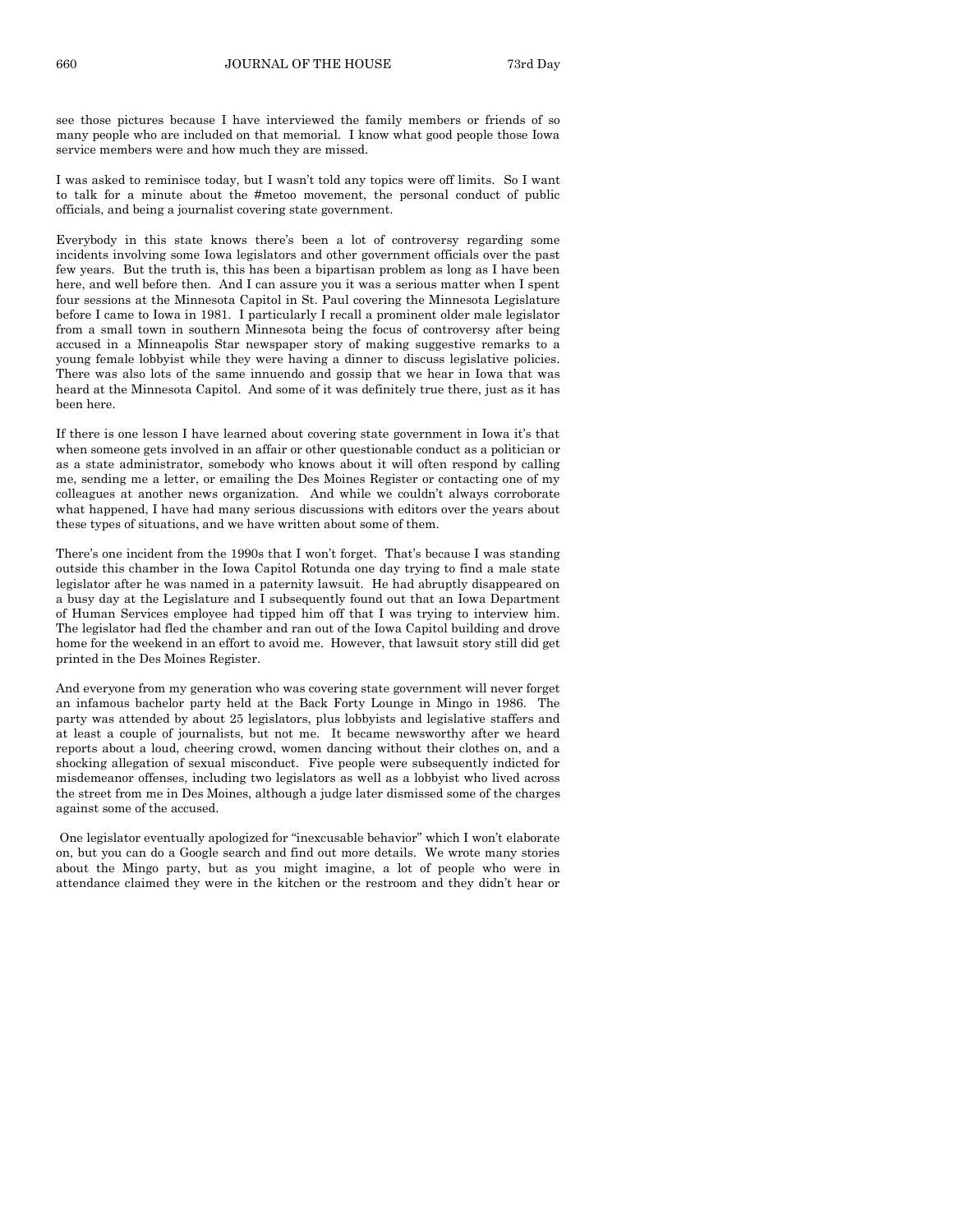see anything. Let me just say that those people were fortunate that they were not required to take a lie detector test.

Despite the personal shortfalls of some individuals, what I am sure many of us will remember most about government in Iowa is that there are a lot of sincere people from both parties who are very caring and community minded.

This makes me think of people like Jacqueline Day of Des Moines' east side. She was a former confidential secretary to Govs. Bob Ray and Norman Erbe. She also served on the Iowa Board of Parole, where I became acquainted with her.

Jackie Day was one of my best sources for years and she died in 2002. She had two sons who had enlisted in the Marine Corps and one of them was badly wounded in the Vietnam War. So when plans were unveiled for the Vietnam War Memorial on the Iowa Capitol grounds in the early 1980s, she helped to lead the fundraising effort. And when fundraising slowed down, Jackie did what she felt was the right thing for Iowa veterans. She and her family were people of working-class financial means, definitely not wealthy. But she signed a \$59,000 personal note to ensure the work would proceed -- and it got done. She later repaid the note with contributions from the public. Everyone who was there when the monument was dedicated across the street from the Iowa Capitol on Memorial Day in 1984 will never forget the sight and sounds of the military helicopters flying overhead in the missing man formation. Jackie's unselfish dedication prevailed.

Some of you here today attended a ribbon cutting in northwest Iowa last fall for the completion of U.S. Highway 20 as a four-lane expressway across the entire state – 300 miles between Dubuque and Sioux City. I first wrote about the U.S. 20 project in the 1980s, but it had already been underway for decades by then.

The U.S. 20 project is an example of what patience and persistence can accomplish. DOT engineers for years were against widening the two-lane road to four lanes in northwest Iowa. They had good reason because low traffic counts couldn't justify the high cost in sparsely populated rural areas.

But state leaders and members of Iowa's congressional delegation – along with dozens of community leaders across northern Iowa – never gave up. I particularly saw those community leaders over and over again for years as they pleaded their cases at Iowa Transportation Commission meetings in Ames. The U.S. 20 project had to wait until other four-lane road projects were finished elsewhere in Iowa and after the state's gas tax was increased by the Iowa Legislature in the 2015 session. But eventually it was completed, providing a much safer corridor for motorists, shorter travel times and alternative freight routes for shippers.

Iowa probably has one of the better systems of rural four-lane highways in the nation. Some of the most important corridors were developed as part of a Commercial and Industrial Highway Network supported by Gov. Branstad and backed by many state legislators from both parties and community leaders along the routes who believed it would bolster economic development. These were people like former Iowa Republican Senate leader Robert Rigler of New Hampton, who chaired the Iowa DOT Commission; and another former DOT chairman – Austin Turner of Corning. Some others included businessman Ernie Hayes of Mount Pleasant, who was a key advocate for the Avenue of the Saints highway; and people like Ed Augustine and Buck Boekelman of Fort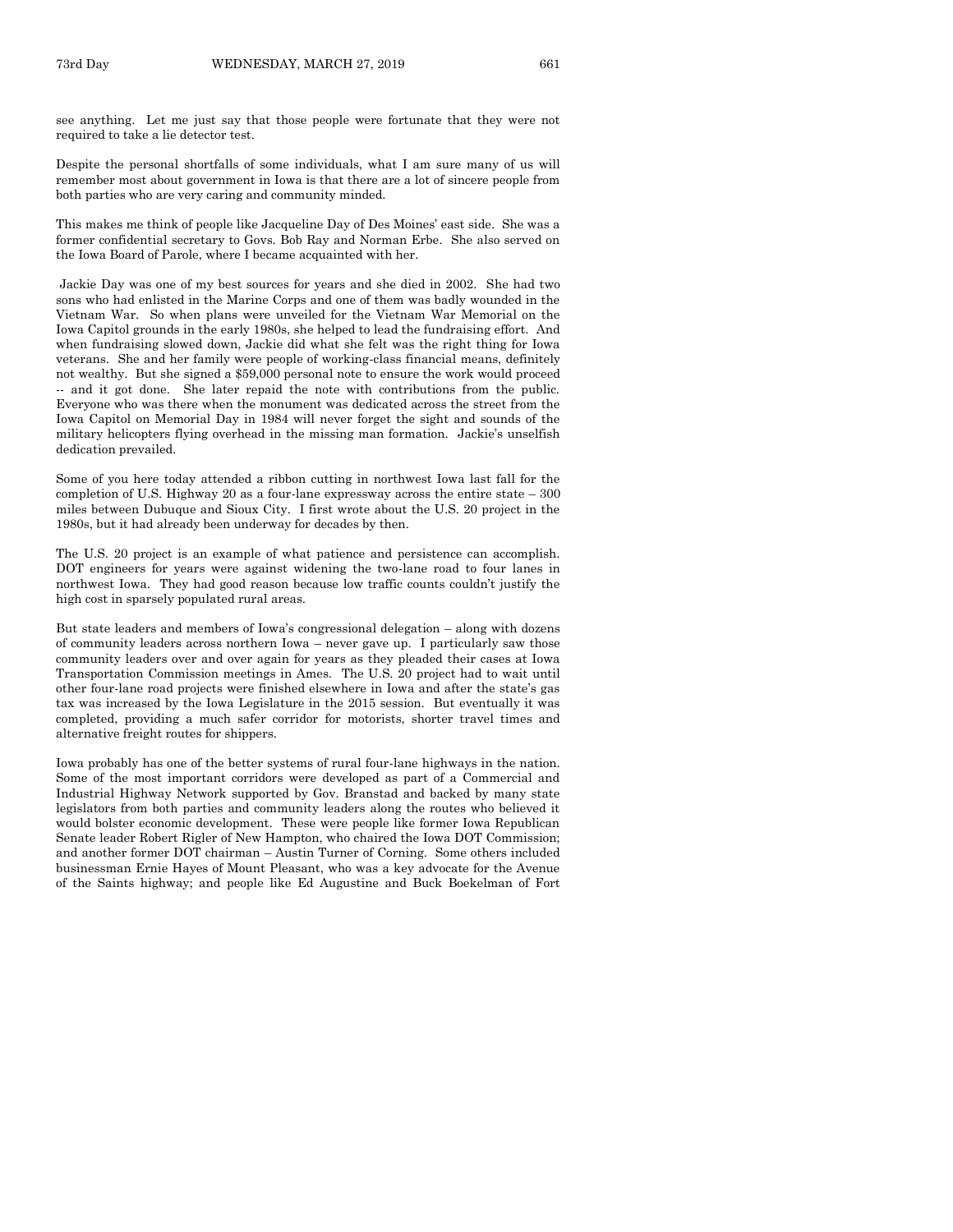Dodge, Shirley Phillips of Sac City, and many, many others. They supported road improvements because they felt they were the best for Iowa in the long run, not because they stood to benefit personally.

There haven't been many times when I have failed to get an interview with a politician when I was assigned to do it. But when I was a much younger reporter – back in 1975 and 1976 and prior to joining the Register, I worked at the Albert Lea Tribune on the Minnesota-Iowa border, where our coverage area included Iowa communities like Lake Mills and Northwood. My editor, Jim Oliver, asked me to write a story about a young Republican legislator who was considered an up and comer in Iowa politics. Unfortunately, I got tied up on another assignment that Saturday so I was late arriving at the Winnebago County GOP convention in Forest City. The young legislator had already left to speak at another Republican event and I missed him, so it was another five or six years before I got hired by the Register and actually saw Terry Branstad for the first time. After he was elected governor in 1982, I ended up covering his administration during all six of his terms in office.

However, I did have an opportunity to interview a freshman member of Iowa's congressional delegation a few months later. His name was U.S. Rep. Charles Grassley. That was almost 43 years ago and believe me, he wasn't any different then than he is now. I remember asking Grassley at the time his thoughts about right-towork laws, which he strongly favored. I mentioned this interview to U.S. Sen. Grassley a few years ago, and he clearly recalled every detail about why he was there that day and the Republican candidate he was helping by speaking at a campaign fundraiser.

After coming to the Register in the early 1980s I wasn't actually assigned to cover the Iowa House when Rep. Delwyn Stromer of Garner was Iowa House speaker. But I was covering state government agencies, and I did need to interview him. Speaker Stromer – everybody just called him Del - was a Republican who was well respected as a fair man who tried to work with people from both parties. So when his daughter, Rep. Linda Upmeyer, became Iowa House speaker more than three decades later, I honestly felt it was the most wonderful thing for me to be able to be here to see that happen and that I had the opportunity to say that I had interviewed her as well. I felt like I had a front row seat on Iowa history as it was being made, just as I stood in the Rotunda and saw Gov. Kim Reynolds be inaugurated in May 2017.

I have also had the honor of witnessing the careers of many other prominent Iowa politicians, including former Senate Majority Leader Michael Gronstal, whom I first met when he served in the Iowa House in the early 1980s. Another was former Iowa Gov. and state Sen. Tom Vilsack, whom I first became acquainted with when he was a lawyer and mayor in Mount Pleasant because his wife, Christie, was a correspondent for the Des Moines Register. I can tell you that when Gronstal and Tom Vilsack were just first-term lawmakers they were both meticulously well versed on government policies and I think most people took them very seriously.

I particularly recall the first time I telephoned the Washington office of Iowa Congressman Neal Smith, a Democrat from Des Moines who still holds the record as the longest serving U.S. House member in Iowa history, holding his seat from 1959 to 1995. He is now 99 years old and he is a humble man who has never had any pretensions. When I called Smith's office that day, I asked to talk with his press secretary, but his aide Park Rinard explained that Smith didn't have a press secretary. This was the first time I had ever heard of such a thing for a congressman. Rinard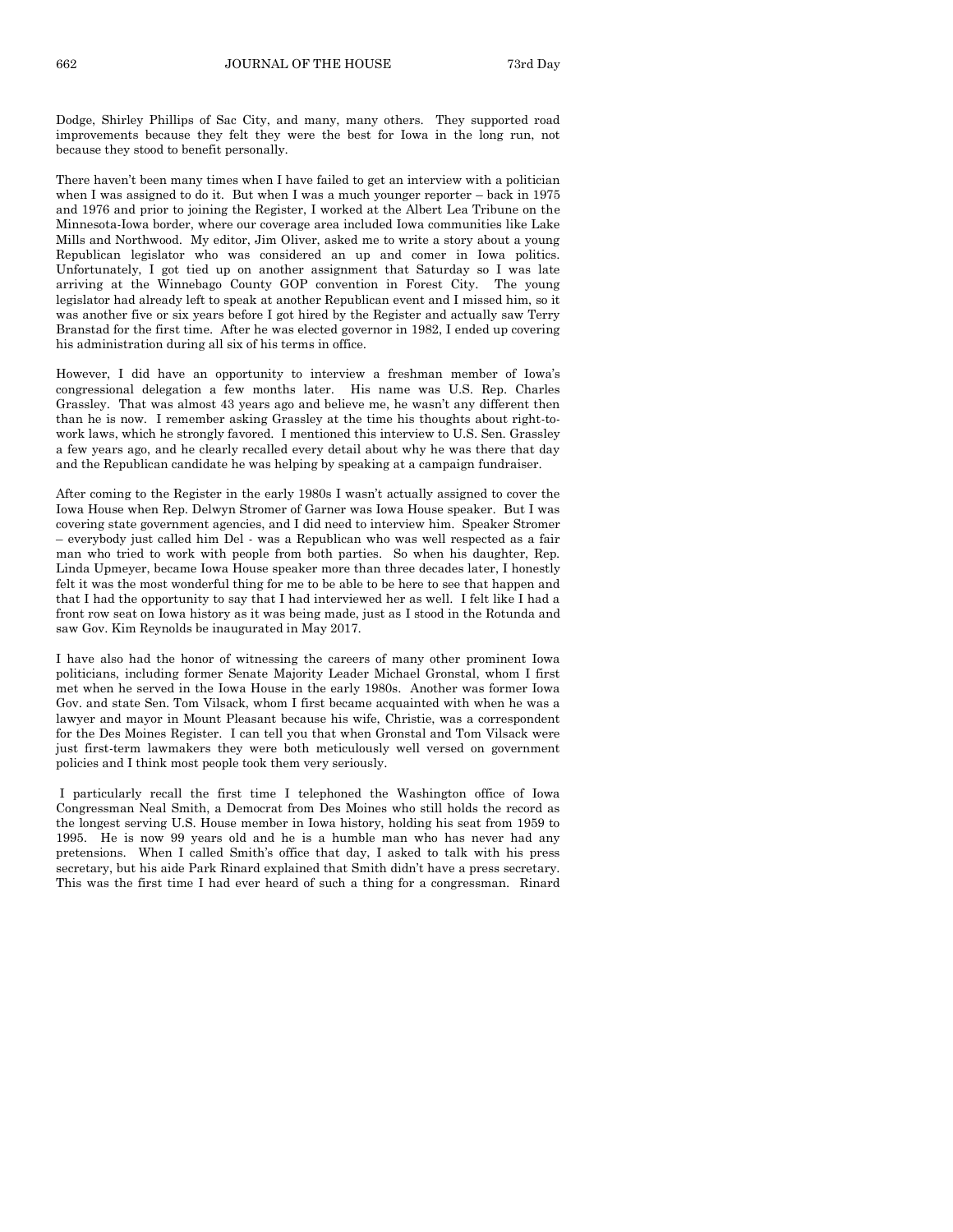asked me to wait a minute so Smith could call a recess during a U.S. House committee meeting he was chairing in Washington so the congressman could come to the phone and take the call himself, which he did.

If there is one thing that has changed since I have arrived here it's been a much sharper division of partisanship and much less representation of the entire political spectrum within both political parties. If you look at the history of Iowa politics, there has always been vigorous party activity and negative campaigning certainly isn't anything new. But the degree of polarization is significantly greater now than when I arrived here. I could dedicate an entire speech to this topic, but just let me say that the past era saw far less money being spent on campaigns, there was no Facebook or Twitter or non-stop political arguments on cable TV shows. It was also not uncommon in the past to have some conservative Democratic politicians and some liberal Republicans.

Of course, the process of news gathering has changed dramatically since I covered my first legislative session in 1978. We didn't have the Internet back then, but I did write stories on one of the first portable computers – a 40-pound suitcase-sized device with a keyboard and a tiny black and white electronic screen. I sent my stories to my editors via a telephone line that connected with equipment in the newsroom that printed out the type for publication.

Today, covering legislative news has changed dramatically because of the Internet and social media. In recent years, I have posted stories at every hour of the day and night and on Saturdays and Sundays, which is why I have had to call some of you folks at home at night, on weekends and at other times.

One thing hasn't changed, though. We still have disagreements with state and local government officials on a fairly regular basis over what information should be classified as public and what should be kept private. I agree with Justice Louis Brandeis, who favored a policy of transparency, saying "If the broad light of day could be let in upon men's actions, it would purify them as the sun disinfects."

One of my late Register colleagues, reporter Nick Lamberto, was a Remsen native from northwest Iowa who had been a U.S. combat pilot who hunted German U-Boats in the North Atlantic during World War II. When occasions arose when a public official in Iowa refused to talk with him or denied him public records, he used to read them the riot act, which I personally witnessed many times. He told them we fought in World War II against the Nazis for the right to have an open government and that's what differentiated us from Hitler and the other fascists. And believe me, that was a convincing argument. When Nick died, he was buried in his military uniform.

As I close today, I want everyone to know how grateful I am that I have had the opportunity to cover state government in Iowa the past 37 years. I know how hard many legislators work because I have sat at the press bench in empty House and Senate chambers late in the day or at night when no one else from the public was around and seen many legislators – Democrats and Republicans – as well as their staffs, putting in long hours to get their work finished. You folks know who you are.

People at the Iowa Capitol are not all perfect; we know that because as journalists we have written many stories citing their shortcomings and failures. But overall, I can honestly say from having been here that I have respect for the many very dedicated,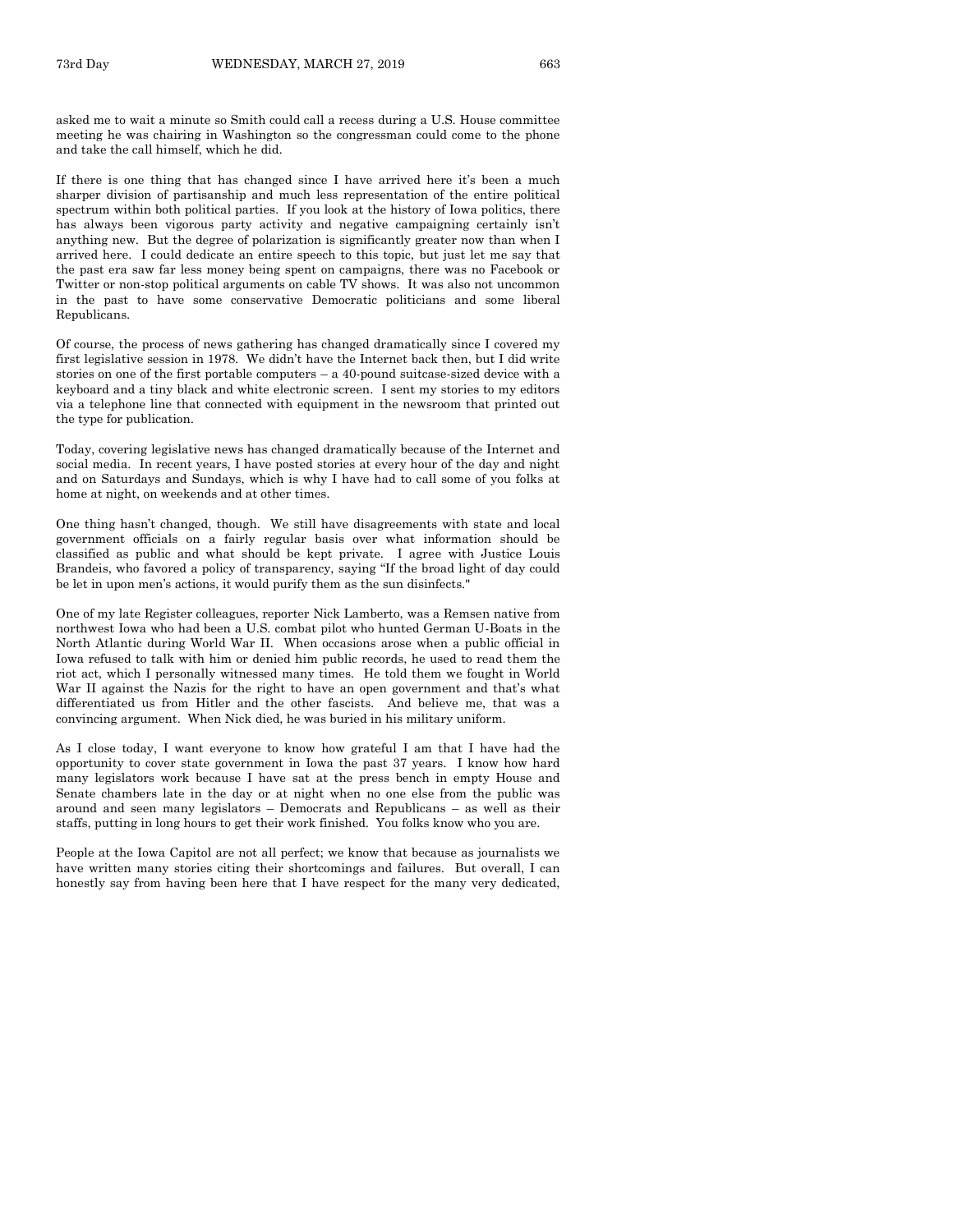well-intentioned people who give 100 percent here every day with the goal of providing the best public service they can accomplish.

You have been great to work with and I wish everyone well. God Bless. Thank you.

On motion by Hagenow of Dallas, the Joint Convention was dissolved at 2:37 p.m.

On motion by Hagenow of Dallas, the House was recessed at 2:55 p.m., until the conclusion of the committee on Government Oversight.

# AFTERNOON SESSION

The House reconvened at 4:55 p.m., Speaker Upmeyer in the chair.

# INTRODUCTION OF BILL

**[House File 752,](https://www.legis.iowa.gov/legislation/BillBook?ga=88&ba=HF752)** by committee on Ways and Means, a bill for an act relating to professional licensing, including by providing for a review of professional licenses and allowing for preapplication qualification reviews, and providing fees.

Read first time and placed on the **Ways and Means calendar.**

# SENATE MESSAGE CONSIDERED

**[Senate File 523](https://www.legis.iowa.gov/legislation/BillBook?ga=88&ba=SF523)**, by committee on Judiciary, a bill for an act relating to the nonconsensual cause of death of and serious injury to an unborn person, and providing penalties.

Read first time and referred to committee on **Judiciary.**

# COMMITTEE REVISION

The Speaker announced the following change to committee assignments effective March 26, 2019:

Administration and Regulation Appropriations Subcommittee Sorensen replaced Bloomingdale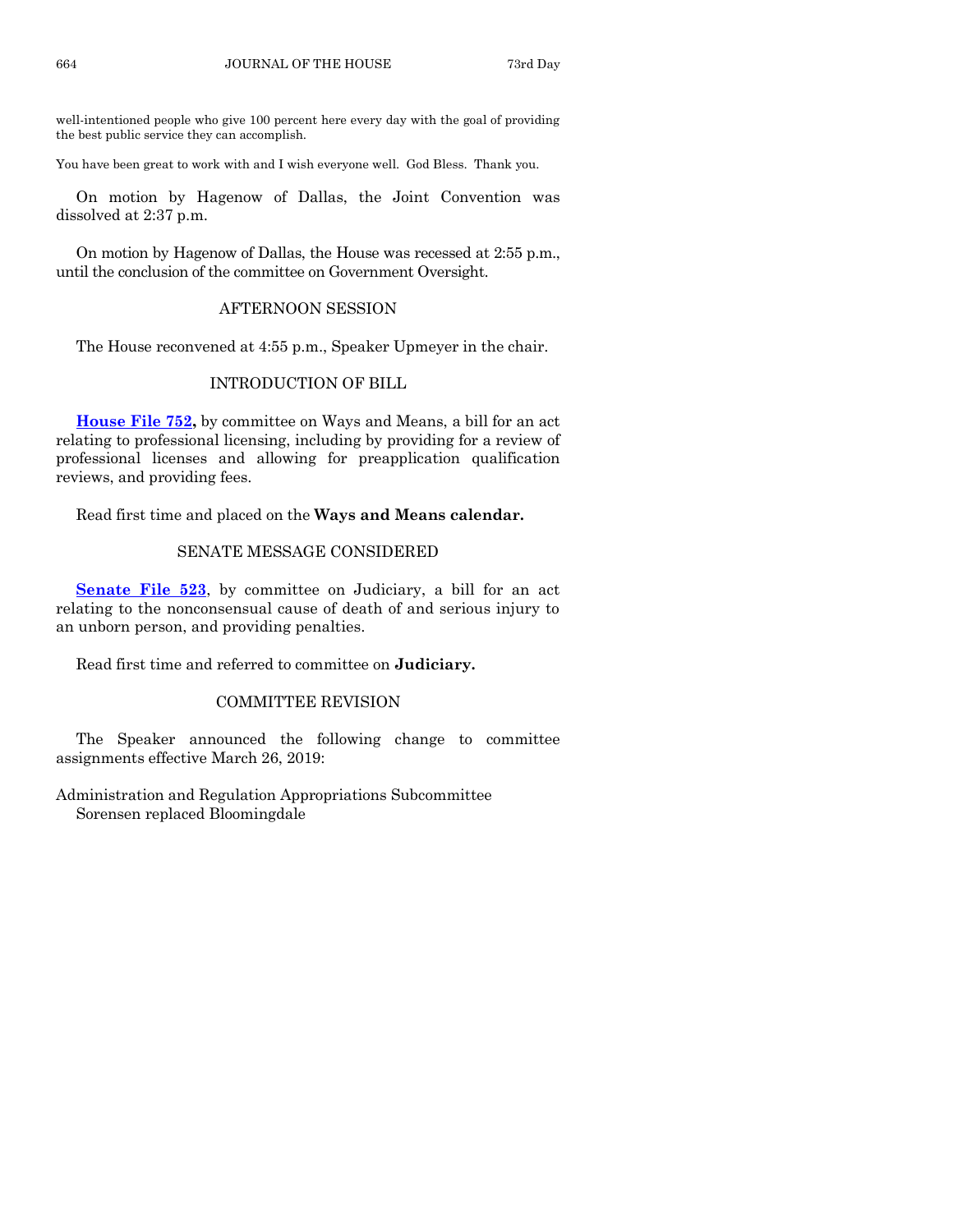# REREFERRED

The Speaker announced that [Senate File 548,](https://www.legis.iowa.gov/legislation/BillBook?ga=88&ba=SF548) previously referred to committee on **Natural Resources** was rereferred to committee on **Agriculture.**

# BILL SIGNED BY THE GOVERNOR

A communication was received from the Governor announcing that on March 27, 2019, the following bill was approved and transmitted to the Secretary of State:

**[Senate File 274](https://www.legis.iowa.gov/legislation/BillBook?ga=88&ba=SF274)**, an Act relating to speech and expression at public institutions of higher education, providing for remedies, and including effective date provisions.

# HOUSE STUDY BILL COMMITTEE ASSIGNMENT

# **[H.S.B. 250](https://www.legis.iowa.gov/legislation/BillBook?ga=88&ba=HSB250) Appropriations**

Relating to the statewide preschool program by modifying provisions relating to eligibility, funding, and compulsory attendance and including applicability provisions.

# SUBCOMMITTEE ASSIGNMENTS

#### **[House File 666](https://www.legis.iowa.gov/legislation/BillBook?ga=88&ba=HF666) (Committee of the Whole)**

Ways and Means: Bossman, Chair; Brown-Powers, Carlson, Forbes, Gaskill, Hein, Hite, Holt, Huseman, Isenhart, Jacoby, James, Jones, Kaufmann, Kurth, Kurtz, Maxwell, McConkey, Nielsen, Osmundson, Sieck, Wheeler, Windschitl, Wolfe and Zumbach.

#### **[House File 751](https://www.legis.iowa.gov/legislation/BillBook?ga=88&ba=HF751)**

Ways and Means: Windschitl, Chair; Hein and Jacoby.

#### **[Senate File 64](https://www.legis.iowa.gov/legislation/BillBook?ga=88&ba=SF64)**

State Government: Thompson, Chair; Cohoon and Deyoe.

#### **[Senate File 306](https://www.legis.iowa.gov/legislation/BillBook?ga=88&ba=SF306)**

Ways and Means: Sieck, Chair; Maxwell and McConkey.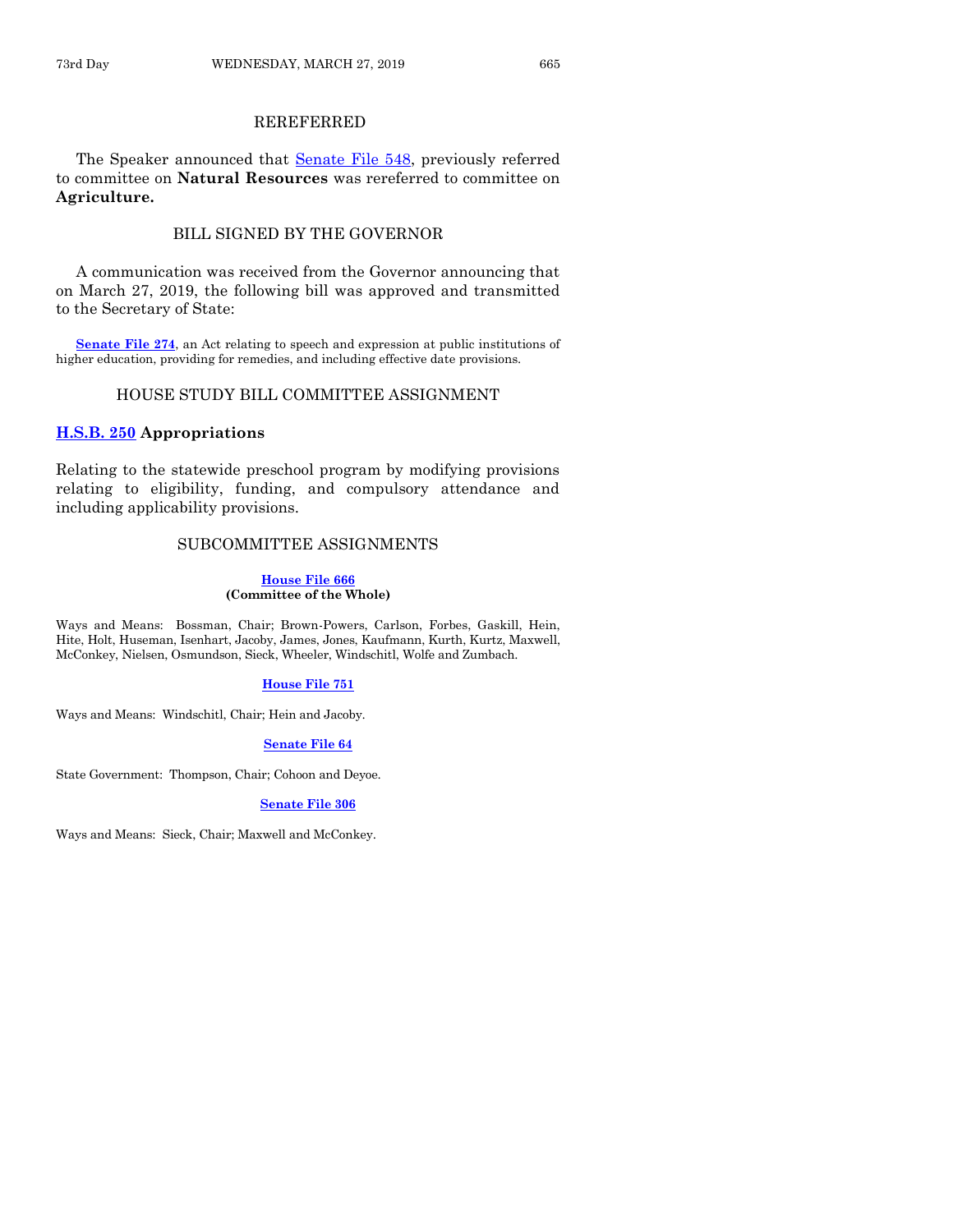# **[Senate File 457](https://www.legis.iowa.gov/legislation/BillBook?ga=88&ba=SF457)**

Ways and Means: Hite, Chair; Kaufmann and Wolfe.

#### COMMITTEE RECOMMENDATIONS

MADAM SPEAKER: The Chief Clerk of the House respectfully reports that the following committee recommendations have been received and are on file in the office of the Chief Clerk:

# CARMINE BOAL Chief Clerk of the House

# COMMITTEE ON APPROPRIATIONS

**[House File 674,](https://www.legis.iowa.gov/legislation/BillBook?ga=88&ba=HF674)** a bill for an act regulating the use of automated traffic law enforcement systems, providing penalties, and including applicability provisions.

Fiscal Note: **No**

Recommendation: **Failed to Pass** March 27, 2019.

**Committee Bill** (Formerly [House File 673\)](https://www.legis.iowa.gov/legislation/BillBook?ga=88&ba=HF673), to require radon testing and mitigation in public schools and including applicability provisions.

Fiscal Note: **No**

Recommendation: **Do Pass** March 27, 2019.

**Committee Bill** (Formerly [House Study Bill 246\)](https://www.legis.iowa.gov/legislation/BillBook?ga=88&ba=HSB246), appropriating federal funds made available from federal block grants and other nonstate sources, allocating portions of federal block grants, and providing procedures if federal funds are more or less than anticipated or if federal block grants are more or less than anticipated.

Fiscal Note: **No**

Recommendation: **Do Pass** March 27, 2019.

COMMITTEE ON VETERANS AFFAIRS

**[Senate File 280,](https://www.legis.iowa.gov/legislation/BillBook?ga=88&ba=SF280)** a bill for an act relating to the residency of members of the armed forces stationed at specified military installations for purposes of hunting, fishing, and trapping privileges.

Fiscal Note: **No**

Recommendation: **Do Pass** March 26, 2019.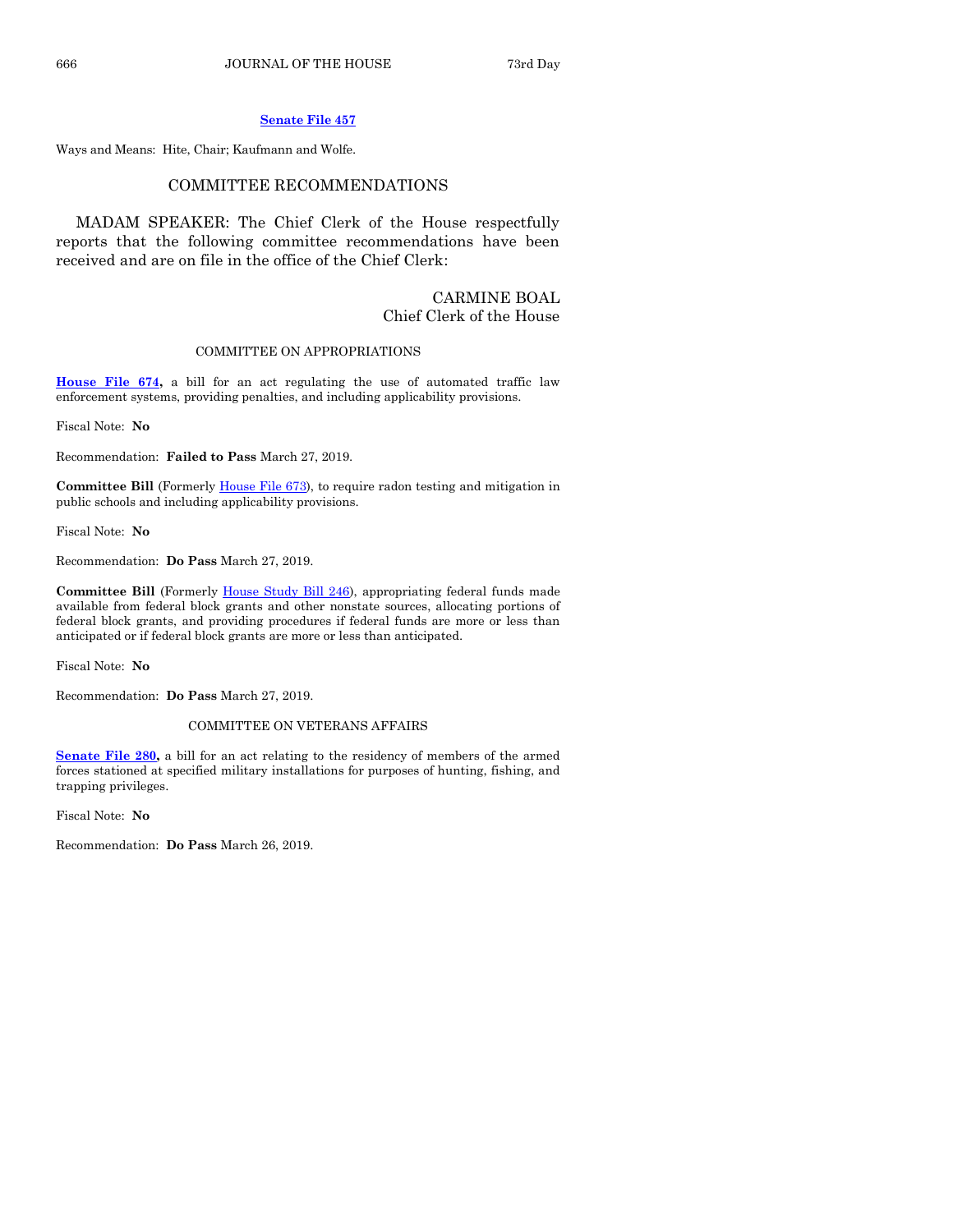## COMMITTEE ON WAYS AND MEANS

**Committee Bill** (Formerly [House File 656\)](https://www.legis.iowa.gov/legislation/BillBook?ga=88&ba=HF656), relating to the authority and duties of the auditor of state by modifying provisions relating to the collection of certain fees and the provision of municipal financial management training and including applicability provisions.

Fiscal Note: **No**

Recommendation: **Amend and Do Pass** March 27, 2019.

**Committee Bill** (Formerly [House File 666\)](https://www.legis.iowa.gov/legislation/BillBook?ga=88&ba=HF666), relating to professional licensing, including by providing for a review of professional licenses and allowing for preapplication qualification reviews, and providing fees.

Fiscal Note: **No**

Recommendation: **Do Pass** March 27, 2019.

**Committee Bill** (Formerl[y House File 733\)](https://www.legis.iowa.gov/legislation/BillBook?ga=88&ba=HF733), relating to hemp, including the regulation of hemp, providing for enforcement and the confiscation and destruction or disposal of certain property, providing for fees, making appropriations, including penalties, and providing implementation and effective date provisions.

Fiscal Note: **No**

Recommendation: **Amend and Do Pass** March 27, 2019.

# AMENDMENTS FILED

| <b>H.F.</b> | 701 | Moore of Cass        |
|-------------|-----|----------------------|
| H.F.        | 680 | Best of Carroll      |
| H.F.        | 311 | Maxwell of Poweshiek |
| S.F.        | 316 | Mascher of Johnson   |
| H.F.        | 311 | Wolfe of Clinton     |
| H.F.        | 697 | Holt of Crawford     |
|             |     |                      |

On motion by Hagenow of Dallas, the House adjourned at 4:56 p.m., until 8:30 a.m., Thursday, March 28, 2019.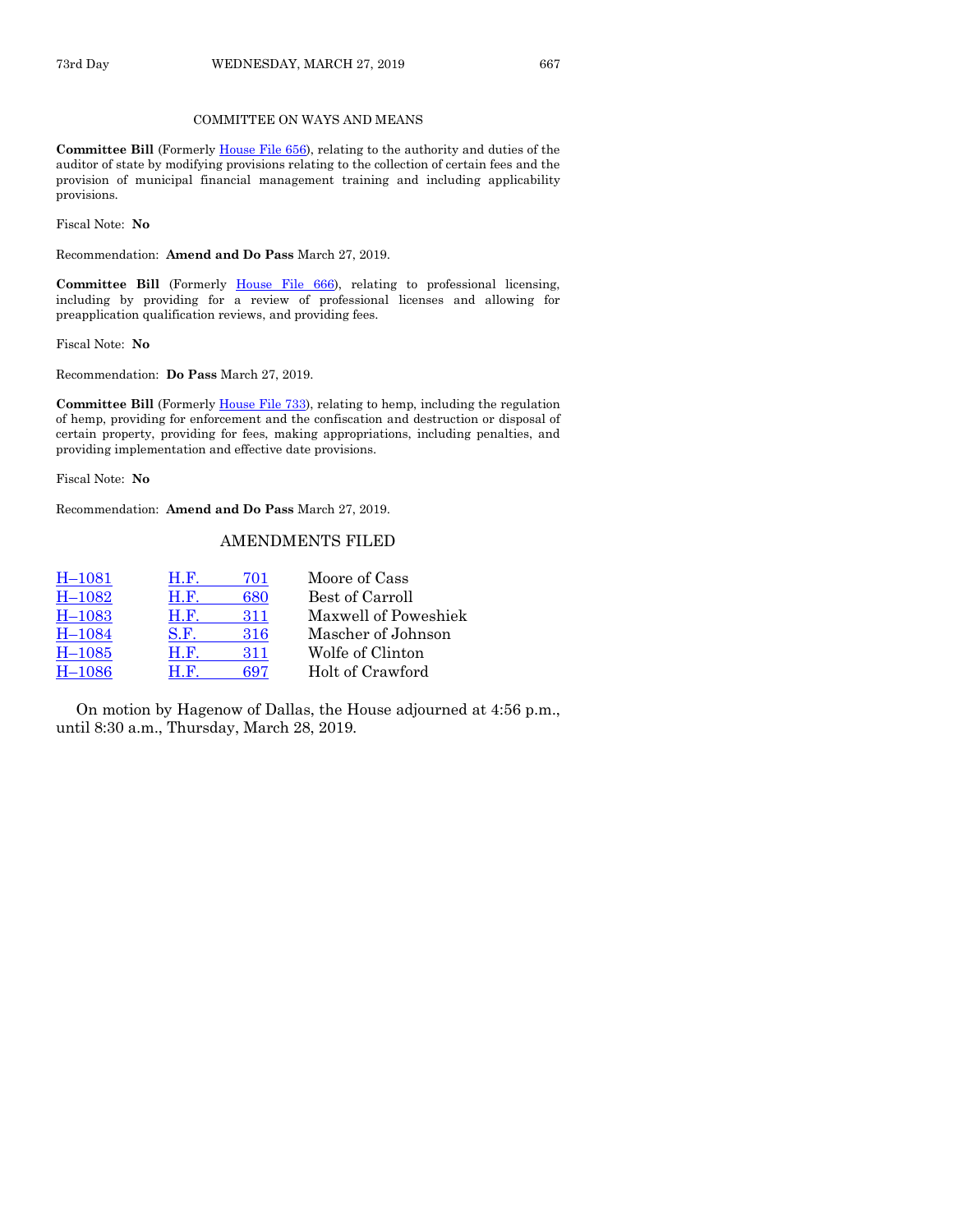# 51st Memorial Service



# **Senate Chamber Wednesday, March 27, 2019 7:00 p.m.**

**Charles Schneider** Dallas President of the Senate

**W. Charles Smithson** Polk Secretary of the Senate

**Linda Upmeyer** Cerro Gordo Speaker of the House

**Carmine Boal** Polk Chief Clerk of the House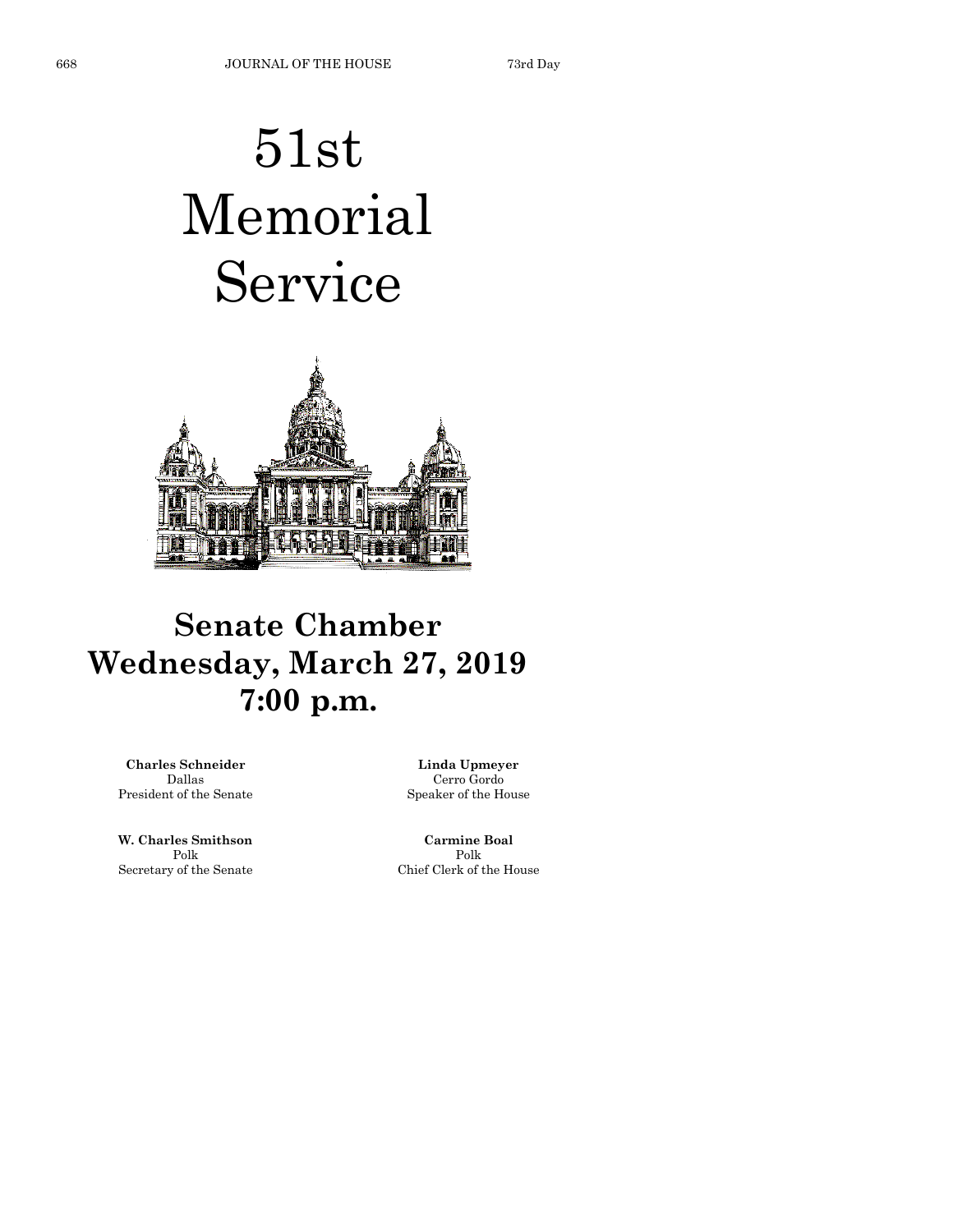# **JOINT MEMORIAL SERVICE** EIGHTY-EIGHTH GENERAL ASSEMBLY SENATE CHAMBER MARCH 27, 2019

# **PROGRAM**

President Charles Schneider, Presiding

"Iowa, My Iowa" ………….....................……................................. ………...Memorial Choir

Invocation…………………………...................…..………….…President Charles Schneider

# **MEMORIALS**

Readers: Rep. McKean, Sen. Bisignano, Rep. Ourth, Rep. Forbes, Sen. Celsi

| Hon. James O. Anderson [H] | Hon. Don Avenson [H]     | Hon. Leonard Boswell [S]  |
|----------------------------|--------------------------|---------------------------|
| Hon. Florence Buhr [H/S]   | Hon. Dale M. Cochran [H] | Hon. Joy Cole Corning [S] |
|                            |                          |                           |

"Come, Come Ye Saints"……………............................…………………..….Memorial Choir

# **MEMORIALS**

Readers: Rep. Dolecheck, Sen. Jochum, Rep. Gaskill, Rep. Holt, Sen. T. Taylor

| Hon. Gregory A. Forristall [H] | Hon. Andy Frommelt [H/S] | Hon. Willie Glanton [H]      |
|--------------------------------|--------------------------|------------------------------|
| Hon. John Morse Greig [H]      | Hon. Curt Hanson [H]     | Hon. Myron "Dell" Hanson [H] |
| Hon. Danny J. Holmes [H]       | Hon. Cal Hultman [S]     | Hon. Karl Kiilsholm [H]      |
|                                |                          |                              |

"American Anthem"……………..............................………………………….Memorial Choir

#### **MEMORIALS**

Readers: Rep. McKean, Sen. Celsi, Sen. Bisignano, Rep. Winckler, Rep. Dolecheck

| Hon. Robert Renken [H]<br>Hon. Tom Slater [S]<br>Hon. Andrew Varley [H] | Hon. Dale Rickert [H]<br>Hon. John P. Sunderbruch [H] | Hon. Jack Schroeder [H/S]<br>Hon. John Tapscott [H/S] |
|-------------------------------------------------------------------------|-------------------------------------------------------|-------------------------------------------------------|
|                                                                         |                                                       |                                                       |

"God Be With You"………..………… ........................................ ……………Memorial Choir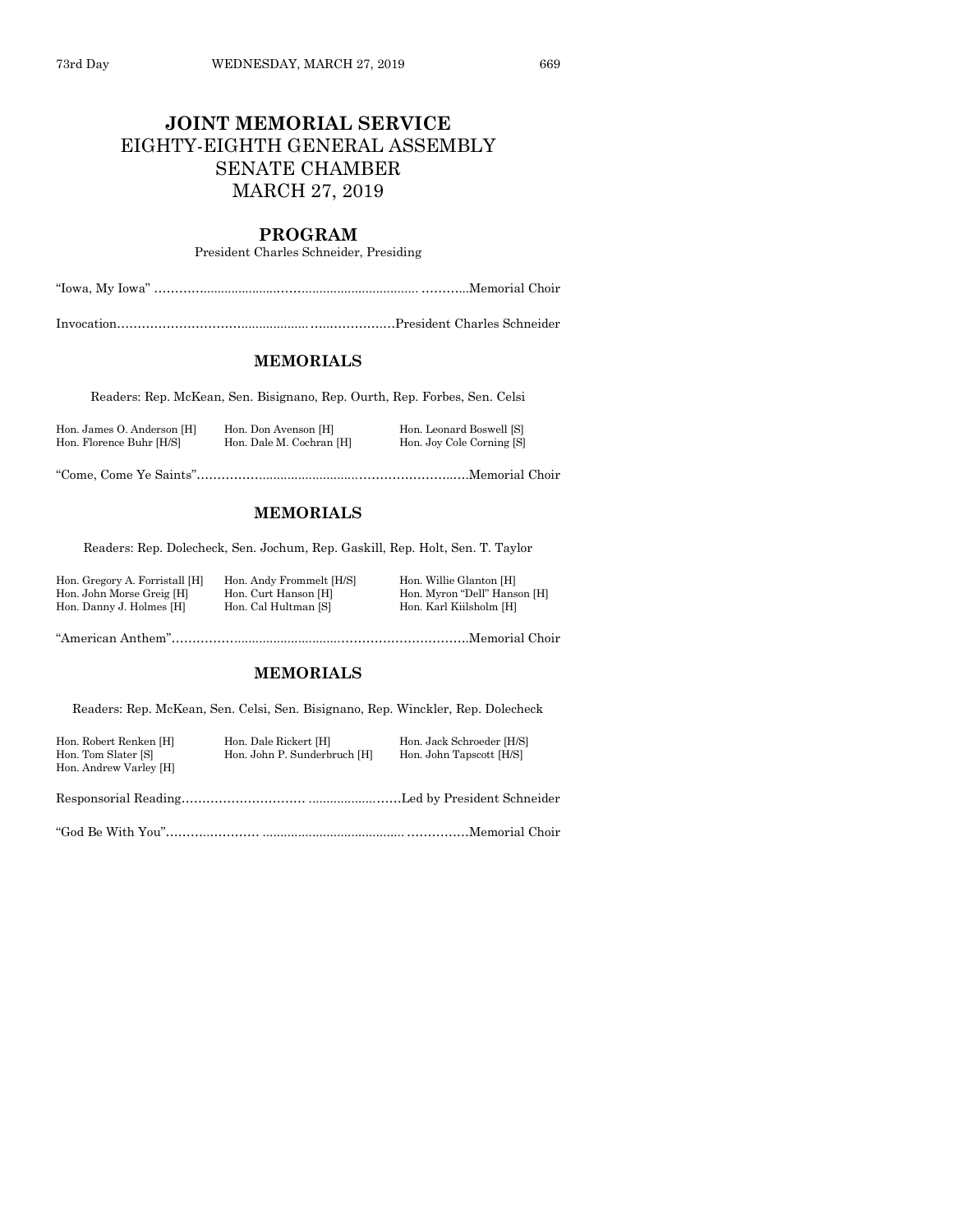# **IN MEMORIAM**

#### **SERVED IN THE SENATE**

**Honorable Leonard Boswell** (Decatur) 71st, 72nd, 72nd X, 72nd XX, 73rd, 74th, 74th X, 74th XX, 75th, 76th G.A. (1985-1996)

**Honorable Joy Corning** (Black Hawk) 71st, 72nd, 72nd X, 72nd XX, 73rd G.A. (1985-1991) Honorable Cal Hultman (Montgomery) 65<sup>th</sup>, 66<sup>th</sup>, 67<sup>th</sup>, 67<sup>th</sup> X, 68<sup>th</sup>, 69<sup>th</sup>, 69<sup>th</sup> X, 69<sup>th</sup> XX, 70th, 71st, 72nd, 72nd X, 72nd XX, 73rd G.A. (1973-1991)

**Honorable Tom Slater** (Pottawattamie)  $67<sup>th</sup>$ ,  $67<sup>th</sup>$  X,  $68<sup>th</sup>$ ,  $69<sup>th</sup>$  X,  $69<sup>th</sup>$  XX,  $70<sup>th</sup>$  G.A. (1977-1985)

#### **SERVED IN THE SENATE AND IN THE HOUSE OF REPRESENTATIVES**

**Honorable Florence Buhr** (Polk) 70<sup>th</sup>, 71<sup>st</sup>, 72<sup>nd</sup>, 72<sup>nd</sup> X, 72<sup>nd</sup> XX, 73<sup>rd</sup>, 74<sup>th</sup>, 74<sup>th</sup> XX, 74<sup>th</sup> XX, 75th G.A. (1983-1995)

**Honorable Andy Frommelt** (Dubuque)  $55^{th}$ ,  $56^{th}$ ,  $57^{th}$ ,  $58^{th}$ ,  $59^{th}$ ,  $60^{th}$ ,  $60^{th}$  X,  $61^{st}$ , 62nd, 63rd G.A. (1953-1971)

**Honorable Jack Schroeder** (Scott)  $54<sup>th</sup>$ ,  $55<sup>th</sup>$ ,  $56<sup>th</sup>$ ,  $57<sup>th</sup>$ ,  $58<sup>th</sup>$ ,  $59<sup>th</sup>$ ,  $60<sup>th</sup>$ ,  $60<sup>th</sup>$ ,  $8<sup>th</sup>$ ,  $61<sup>st</sup>$  G.A. (1951-1967)

**Honorable John Tapscott** (Polk) 62nd, 63rd, 64th G.A. (1967-1973)

#### **SERVED IN THE HOUSE OF REPRESENTATIVES**

**Honorable James O. Anderson** (Audubon) 68th, 69th, 69th X, 69th XX, 70th G.A. (1979-1985) Honorable Don Avenson (Fayette) 65<sup>th</sup>, 66<sup>th</sup>, 67<sup>th</sup>, 67<sup>th</sup> X, 68<sup>th</sup>, 69<sup>th</sup> X, 69<sup>th</sup> X, 69<sup>th</sup> XX, 70<sup>th</sup>, 71st, 72nd, 72nd X, 72nd XX, 73rd G.A. (1973-1991)

**Honorable Dale M. Cochran** (Webster) 61<sup>st</sup>, 62<sup>nd</sup>, 63<sup>rd</sup>, 64<sup>th</sup>, 65<sup>th</sup>, 66<sup>th</sup>, 67<sup>th</sup>, 67<sup>th</sup> X, 68<sup>th</sup>, 69th, 69th X, 69th XX, 70th, 71st G.A. (1965-1987)

**Honorable Gregory A. Forristall** (Pottawattamie) 82nd, 83rd, 84th, 85th, 86th, 87th G.A. (2007-2017)

**Honorable Willie Glanton** (Polk) 61st G.A. (1965-1967)

**Honorable John Morse Greig** (Emmet) 75th, 76th, 77th G.A. (1993-1999)

**Honorable Curt Hanson** (Jefferson) 83rd, 84th, 85th, 86th, 87th G.A. (2009-2017)

**Honorable Myron "Dell" Hanson, Jr.** (Benton) 80th G.A. (2003-2005)

**Honorable Danny J. Holmes** (Scott) 77th, 78th G.A. (1997-2001)

**Honorable Karl Kiilsholm** (Kossuth) 62nd G.A. (1967-1969)

**Honorable Robert Renken** (Butler) 68th, 69th, 69th X, 69th XX, 70th, 71st, 72nd, 72nd X,

72nd XX, 73rd, 74th, 74th X, 74th XX, 75th, 76th G.A. (1979-1997)

**Honorable Dale Rickert** (Louisa) 61st G.A. (1965-1967)

**Honorable John P. Sunderbruch** (Scott) 78th G.A. (1999-2001)

**Honorable Andrew Varley** (Adair) 62nd, 63rd, 64th, 65th, 66th, 67th, 67th X G.A. (1967-1979)